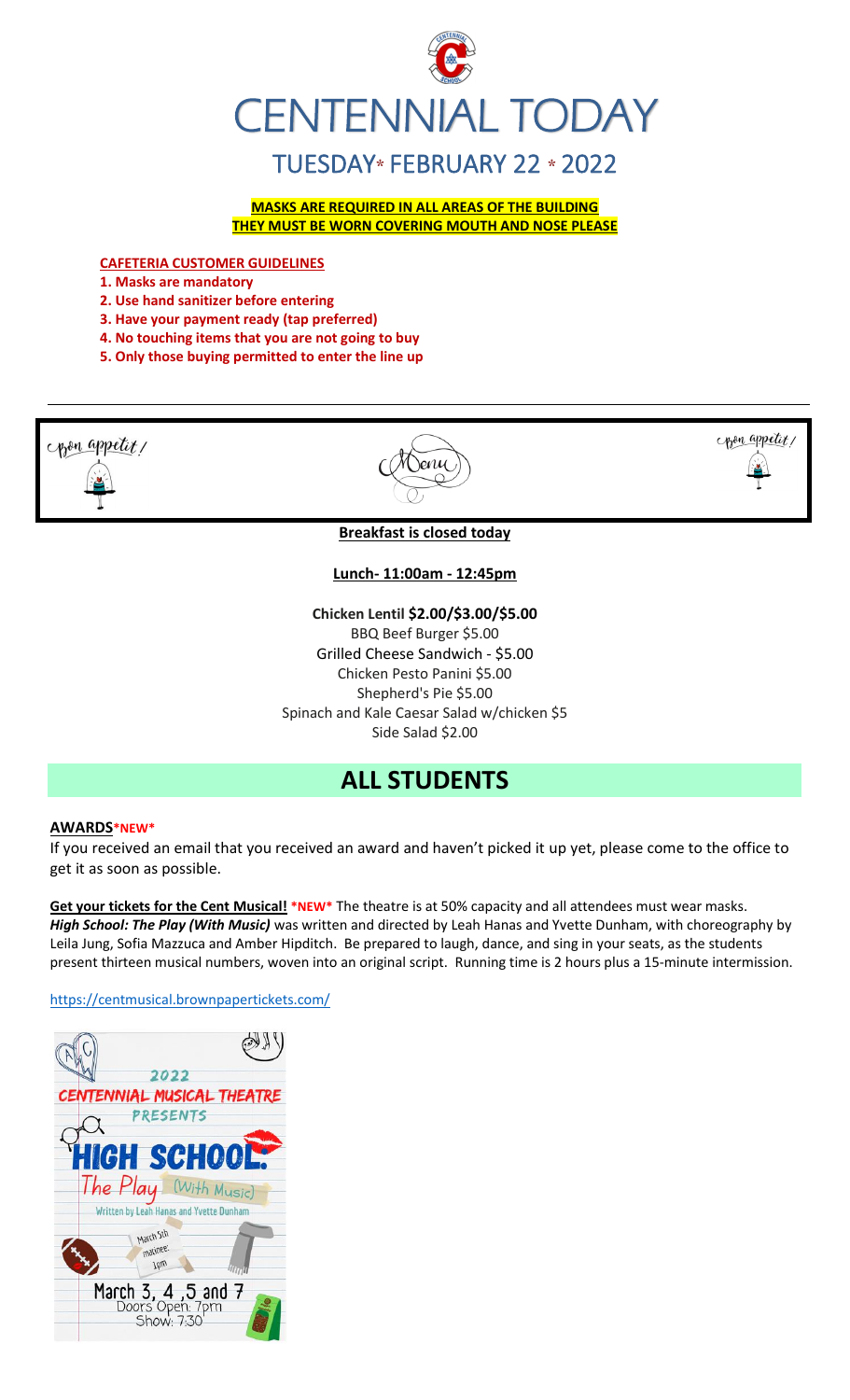**M4M**



#### **ATTENTION ALL ART AND CERAMICS STUDENTS GRADES 9-12 FROM SEMESTER 1**

Please pick up all your works of art outside of the door from the Main Art Room E121 ASAP. Ceramics pieces are on the shelves in the kiln room. Anything left over by the end of this month will be donated or recycled. Thanks!

#### **SPRING BREAK POSITIONS**

Coquitlam Parks, Recreation, Culture and Facilities Department is currently looking for Program Leaders for our Spring Break children's programs!

Apply online by Feb. 2[2 https://www.coquitlam.ca/414/Career-Opportunities](https://www.coquitlam.ca/414/Career-Opportunities)

#### **REGISTER FOR THE TECH LEADERSHIP 10/11/12 COURSE NOW!**

If you're interested in learning about technology, helping our school community, being part of an amazing Tech Team, and/or developing a variety of skills that will help you in any future opportunities, consider joining Tech Leadership and become a Tech Leader at Centennial next school year! Register for this course and fill out a form through the QR code or this link:<https://forms.office.com/r/sXhETqRPF7> Feel free to contact Ms. Hothi at [jahothi@sd43.bc.ca](mailto:jahothi@sd43.bc.ca) to learn more and discover if this is a good fit for you!



#### **ATTENTION STUDENTS CURRENTLY IN GRADE 9, 10 AND 11:**

Applications are now open for next year's **Jr. and Sr. Environmental Studies Academies**. You can find them:

- 1) On the Centennial Website
- 2) On our Instagram @cent.es
- 3) Using the QR code below



Applications close **March 11th at 3:00pm**

#### **GRAD HOODIE PICK UP**

If you need to still pick up your grad hoodie, please come to the pod outside Rm. B204 in either period 3 or 4 of this week.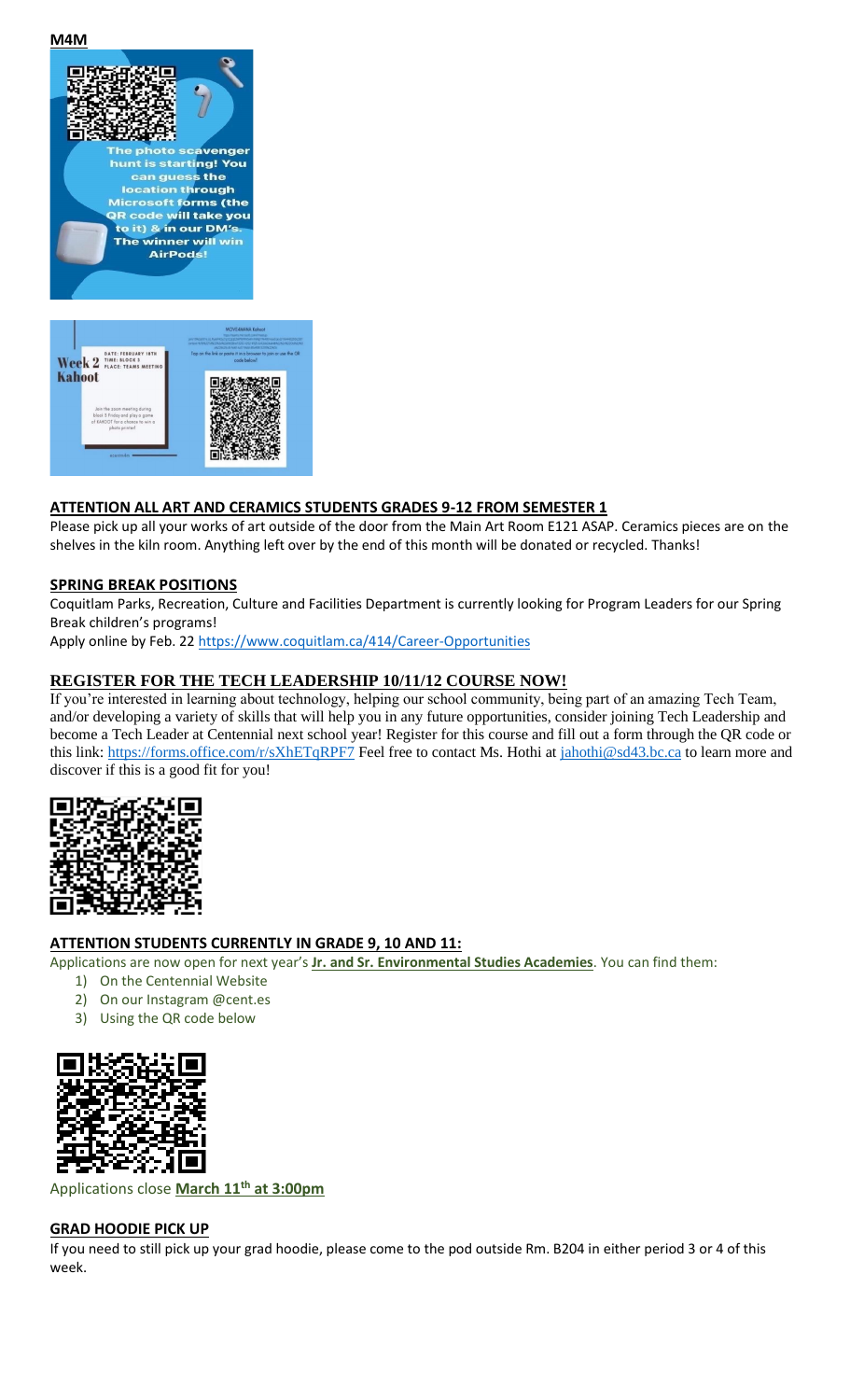#### **COURSE PLANNING 2022-2023**

#### **ATTENTION ALL STUDENTS RETURNING TO CENTENNIAL NEXT YEAR**

Course Planning information is **NOW available** on the Centennial Website

You now have access to the Course Planning Booklet for 22-23, with course descriptions

In addition, an online. fillable course selection sheet is available here:<https://mycentennial.sd43.bc.ca/courseplanning/> Counsellors **STRONGLY** encourage all students to read through the course descriptions to make sure you are choosing wisely.

Should you have any unanswered questions please contact your counsellor for further information

We will be providing a **Virtual Question & Answer Teams Meeting** for Students and Parents on **Feb. 2nd from 6:30-7:30 P.M.** Link to be provided on Centennial website.

Once you have completed your course selection sheet you are welcome to meet with your counsellor in person or virtually.

Stay tuned for more information about Counsellor Sign Up Appointments!

**MYED PORTAL WILL OPEN ON FEB. 7TH AND CLOSE ON MARCH 1ST SO MAKE SURE YOU HAVE INPUT CORSES BY THE DEADLINE** 

#### **BLACK HISTORY MONTH\*NEW\***

February is Black History Month. It is meant to honour the significant historic and ongoing contributions of Black Canadians in society. It is also meant to spotlight the enormous impact that these contributions have made in pushing civil rights forward towards a more inclusive society for all. In different pods in the school, you will find posters highlighting the contributions of Black Canadians. Scan the QR code below and follow the instructions to enter a weekly prize draw. **This week's focus is on SCIENCE/MATH/BUSINESS.**

**Week 3 Winner: April-Si Woon Joon** – Please see Ms. Razzell in E122 to claim your prize!



# **GRADE 12'S**

# **CAREER CENTRE Visit the online Centennial Career Centre Page [HERE](https://www.sd43.bc.ca/school/centennial/ProgramsServices/CareerCentre/experiences/Pages/default.aspx#/=)**



**@cent43careercentre** 

#### **U of A REGISTRATION AND UA 101 WORKSHOPS\*NEW\***

Register at [uab.ca/reg101](https://mx.technolutions.net/ss/c/gsby7xed_Q9kJKoUKuDGdBFBFhSssENYnEfiUuIzPCfFN0X3A85kPAIgyq7RiYgwxLMjfjPrT5ubbLquOrRDxK72JMmEaemjtQ-x5F7JbqKIaR1RAtLsCh34w4gSRWxqfNkRX2_wjYVF_seczQFJmagZUh9OQeP0xNj-Hixx2Sg3JnHBPhydC8HcexOScs8YVD4ugtQ2fJtOUHpTerlnqw/3js/owb9Bwa2RtmSXdZ4fDFQKQ/h1/Vunb3WZeMjEwcwwYR3Ln_R-AscdiWy-_XZk-TunPKCY).

#### **BC SCHOOL SPORTS SCHOLARSHIPS ARE OPEN\*NEW\***

<https://www.bcschoolsports.ca/member-services/scholarships> Application & **Scholarship**  package available at the link. DEADLINE May 2/22.

#### **UBC ENGINEERING SCIENCE INFO SESSION\*NEW\***

How do I learn more? We're inviting students, parents, and teachers to Join us via **Zoom on Tuesday, March 8th, 2022, 4:00 - 6:00 pm,** to learn about Engineering Physics. Registration link: <https://forms.gle/phEhw2USGAUhGMDN7> for the event.

#### **BCIT ENGINEERING PANEL**

Sign up for our panel event on **Wednesday, March 2, 2022, 5:00 pm to 6:00 pm**. Zoom details will be emailed to registrants Sign-up now at: [Bcit.ca/engineeringinfo](https://www.bcit.ca/event/engineering-panel-online-information-session/)

Details on the Career Centre page:

[https://www.sd43.bc.ca/school/centennial/ProgramsServices/CareerCentre/postsecondary/Pages/default.aspx?login=1](https://www.sd43.bc.ca/school/centennial/ProgramsServices/CareerCentre/postsecondary/Pages/default.aspx?login=1146143709#/=) [146143709#/=](https://www.sd43.bc.ca/school/centennial/ProgramsServices/CareerCentre/postsecondary/Pages/default.aspx?login=1146143709#/=)

**ATTENDING U WATERLOO IN THE FALL?**

Register for our **[March Virtual Open House](https://uwaterloo.us3.list-manage.com/track/click?u=a81bb5075c90cdf7258cb7029&id=a88e5ad2bb&e=c0c4fc71cc)** on March 19th, 2022.